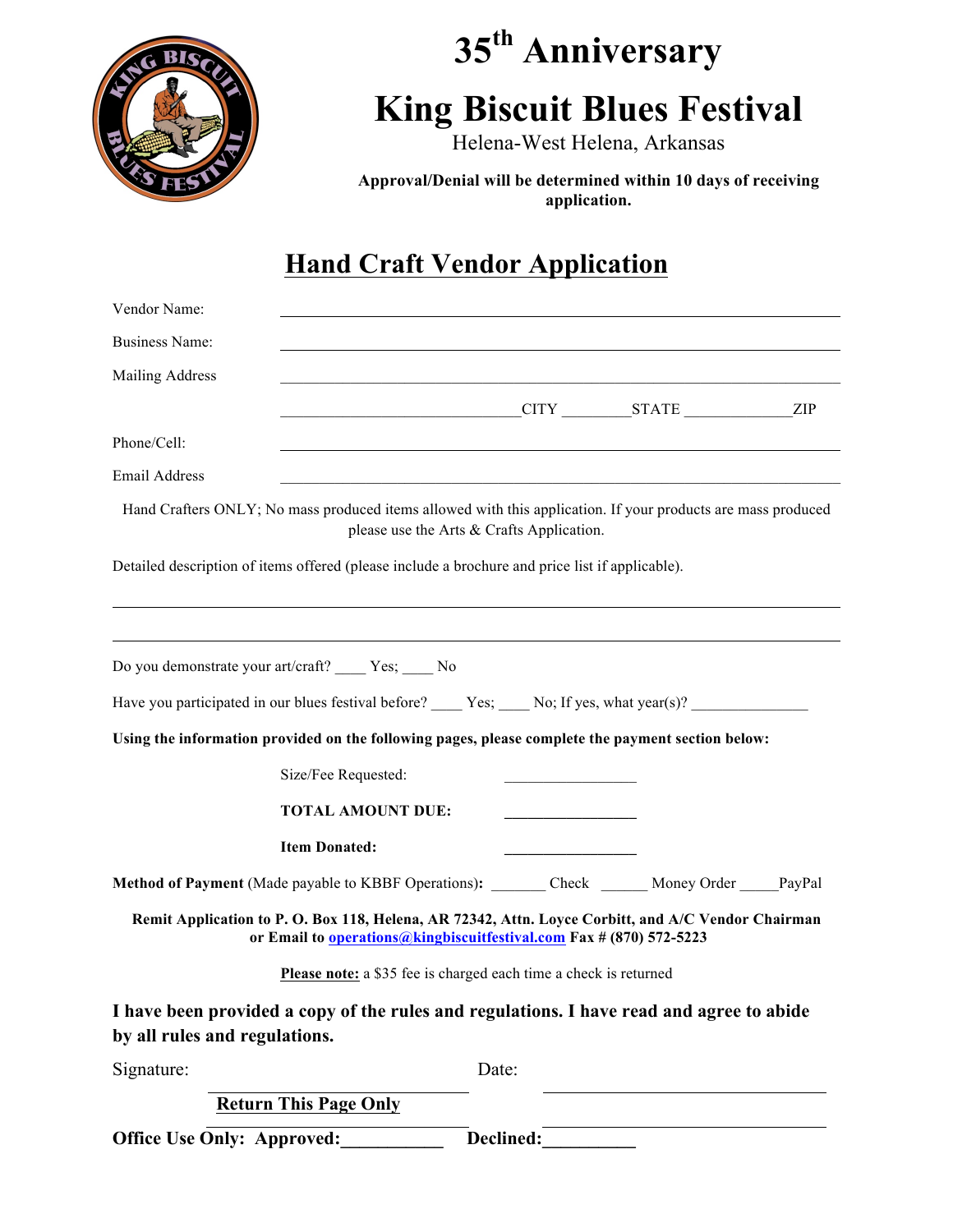#### • **Apply before August 30, 2022!**

|                                   |                                   | Price | <b>Additional cost</b>                                                       |
|-----------------------------------|-----------------------------------|-------|------------------------------------------------------------------------------|
| 400 Block<br><b>Cherry Street</b> | $10'$ x $10'$ area                | \$50  | Plus one (1) crafted item to<br>be donated to KBBF for<br>auction or raffle. |
|                                   | $10^{\circ}$ x 20 $^{\circ}$ area | \$75  | Plus one (1) crafted item to<br>be donated to KBBF for<br>auction or raffle. |

- Price covers space for two days of the festival, city permit, and one 110 electrical hookup. It may be necessary for an extension cord to be used to access nearest electrical hookup. It is the responsibility of the vendor to provide his or her own extension cord(s).
- Thursday may be added for an additional \$25.00.
- *WRISTBANDS ARE NOT INCLUDED IN BOOTH SPACE!*
- Parking is the responsibility of the vendor. We do not provide special vendor parking.

#### **Vendor Hours**

Set-up Schedule Friday, October 7: 7:00 a.m. – 10:00 a.m. Saturday, October 8: 7:00 a.m. – 10:00 a.m.

\*Vendor automobiles will NOT be allowed on-site at any other time than specified above.

\*Vehicles MUST be off of street by 10:00 a.m.

Vendors must be open for business and operational during the following times:

Friday, October 7: 11:00 a.m. – 8:00 p.m. Saturday, October 8: 11:00 a.m. – 8:00 p.m.

Festival ends Saturday October 8<sup>th</sup> at midnight. Vendors should be completely cleared out between then and 8:00 a.m. Sunday October  $9<sup>th</sup>$ , so City can begin street clean up.